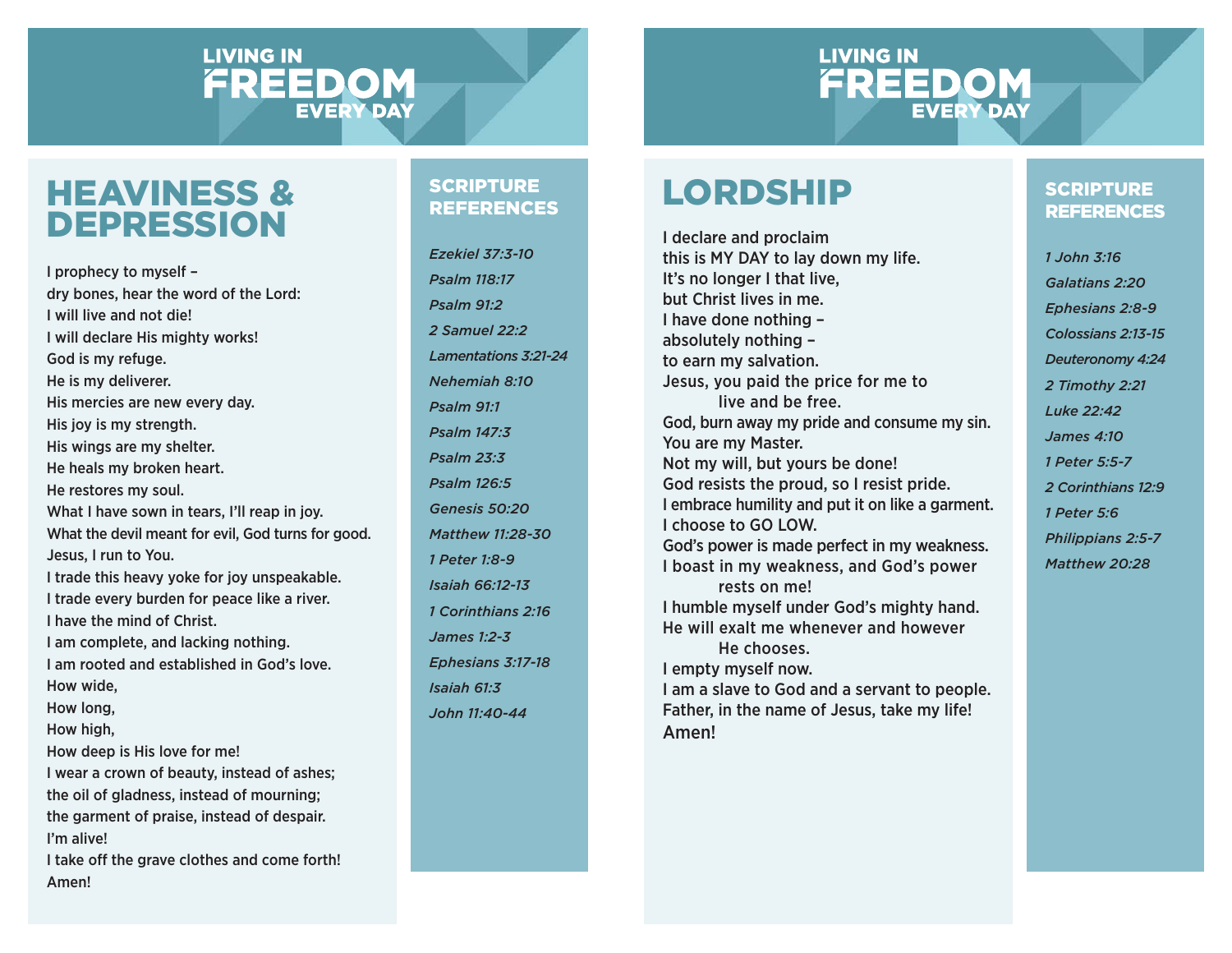# **LIVING IN FREEDOM**

### **LIVING IN FREEDOM**

### MAMMON

I am of God, and the devil has nothing in me. I will not serve two masters.I will not serve both God and Mammon.I will worship the Lord and serve Him only. If my Heavenly Father feeds the birds, He'll take care of me.If He clothes the lilies, He'll provide for me. If I seek His kingdom and His righteousness,

All these things will be added to me. Everything in the heavens and the earth is the Lord's.

He is the Lord of all and supplies ALL my needs. I produce wealth because God gives me ability. He richly provides everything for my enjoyment. By God's command and my obedience. I am blessed.I am blessed in the city. I am blessed in the country. My children are blessed. My business is blessed. I am blessed when I come in.I am blessed when I go out. I am the head and not the tail.

I am above and not beneath.

Everything I put my hand to is blessed.

I renounce all greed, selfishness and selfish ambition, all boasting and envy.

Lord, purify my motives and my heart. I commit today to keep myself free from the love of money. I am content with what I have and in all circumstances.My stuff will perish, but My God remains. He is my all in all! Amen!

#### **SCRIPTURE** REFERENCES

*John 14:30Matthew 6:24Luke 4:5-8Luke 12:22-331 Chronicles 29:11Philippians 4:9 Deuteronomy 8:17-18 1 Timothy 6:17 Deuteronomy 28:1-14 Luke 12:15Philippians 2:3 James 3:161 Timothy 6:10 Hebrews 13:5Philippians 4:11-13 Psalm 102:25-27 Genesis 22:141 Corinthians 15:28*

# FEAR

I am a member of the body of Christ and satan has no power over me, for I have overcome evil with good. I am of God and have overcome satan, for greater is He who's in me than he who's in the world.I will fear no evil for God is with me.His word and His Spirit, they comfort me. I am far from oppression, and fear does not come near me. No weapon formed against me will prosper. I will not be afraid of the terrors of the night nor fear the dangers of the day. The LORD is on my side. I will not fear. What can man do to me?My righteousness is of the Lord, and whatever I do will prosper. For I am like a tree planted by the rivers of water. I am delivered from the evil of this present world. For this is God's will for me.No evil will befall me! Neither will any plague come near me.For the Lord has given His angels charge over me. They keep me in all my ways. I take the shield of faith and quench every fiery dart that the wicked one brings against me. Christ has redeemed me from the curse of the law.In the name of Jesus, I am an overcomer! And I overcome by the blood of the Lamb and the word of my testimony. I am submitted to God and the devil flees from me. The Word of God is forever settled in heaven therefore I will establish His word on earth. Fear, you must go now!

I am made perfect in love. I am a person of faith! Amen!

#### **SCRIPTURE** REFERENCES

*1 Corinthians 12:27Romans 12:211 John 4:4Psalm 23:4Isaiah 54:17Psalm 91:5Psalm 118:6Psalm 1:3Galatians 1:4Psalm 91:10-11Ephesians 6:16 Galatians 3:13Romans 8:37Revelation 12:11James 4:7Psalm 119:891 John 4:18*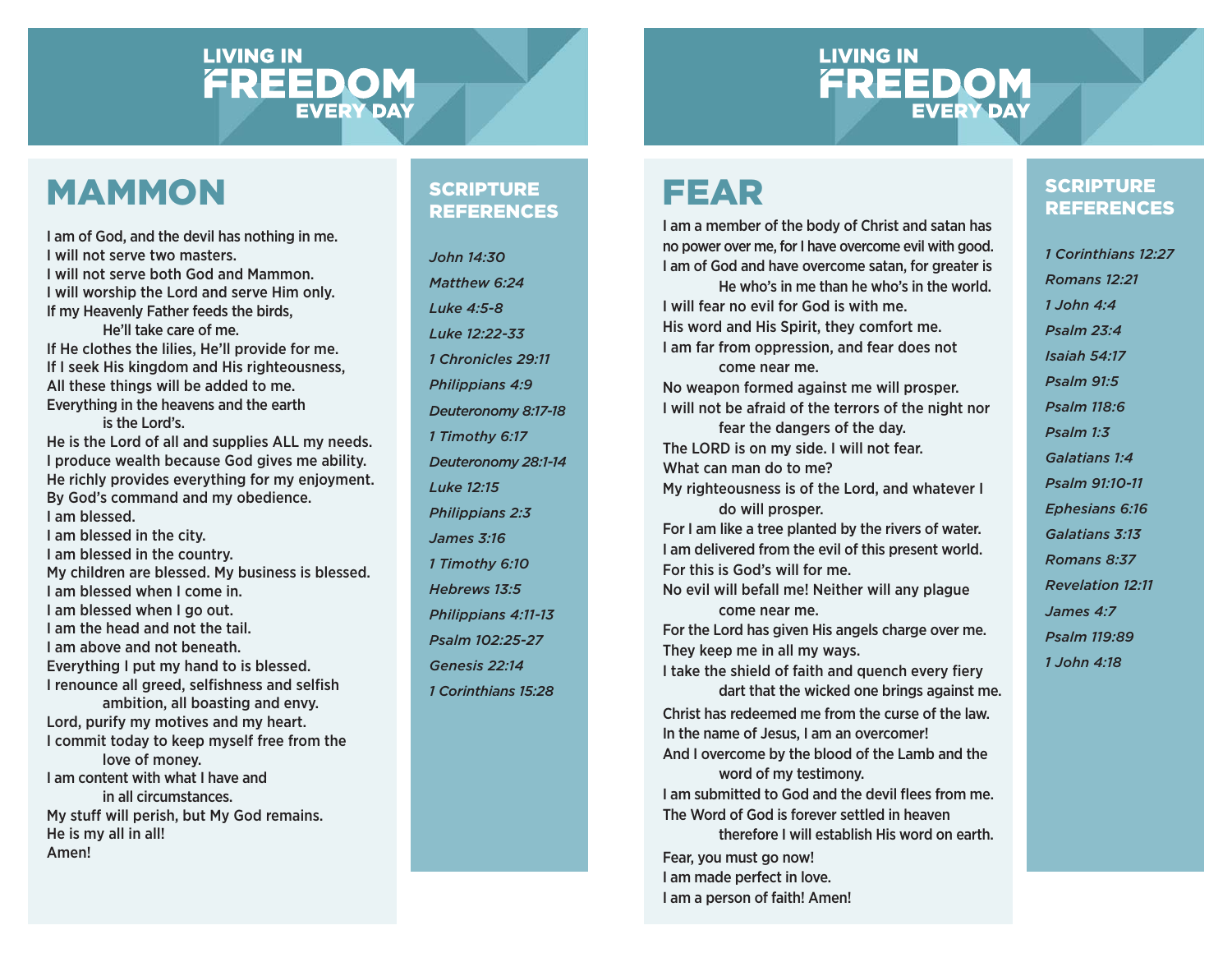# **LIVING IN FREEDOM**

### **LIVING IN FREEDOM**

### SHAME

God chose me before the creation of the world to be holy and blameless in His sight. Jesus Christ, the Righteous One, has redeemed me. The blood of Jesus washes away my sin. The blood of Jesus purifies my heart. The blood of Jesus cleanses my conscience. The blood of Jesus gives me a fresh start. God lifted me out of a slimy pit, out of the mud and mire, and placed me on a ROCK! I am forgiven – He remembers my sin no more. I am forgiven – He blots out my transgression. As far as the east is from the west –Are my sins from me. As high as the heavens are above the earth – so GREAT is His love for me.I no longer condemn myself, neither does God condemn me.I silence the accuser now!Satan is the father of lies.By the power of the blood – I tear down the veil of shame. Lord, take these worthless fig leaves -And clothe me in Your righteousness. I run from darkness to light. My face is radiant and unashamed. Instead of shame, I will receive DOUBLE HONOR!

I will NEVERBe put to shame again!

Whom the Son sets free – is free indeed! Amen!

#### **SCRIPTURE** REFERENCES

*Ephesians 1:4-7 Ephesians 5:25-26 1 John 1:9 Hebrews 10:22 Psalm 32:1-6 Psalm 40:1-2 Hebrews 8:12 Isaiah 43:25 Psalm 103:12 Psalm 103:11John 8:10-11 Revelation 12:10 John 8:44Genesis 3:7Isaiah 61:10 Colossians 1:13-14 Psalm 34:5Isaiah 61:7Psalm 71:1John 8:36*

# REJECTION

I am blessed with all spiritual blessings in heavenly places. If God is for me, who can be against me? I am chosen by God. He has not rejected me! God loves me so much, that He gave His only Son for me. He chose me and appointed me to bear good fruit. God contends with those who contend with me.Spirits of rejection come at me in one direction, but flee in seven! I am holy and blameless. I am redeemed through the blood of Jesus. I have the spirit of wisdom and revelation. I am an heir of heaven.I am seated in heavenly places. I am God's workmanship. I am fearfully and wonderfully made. I am a new creation.I am a citizen of heaven.I am rooted and grounded in love. I am more than a conqueror. I am an overcomer.I am healed.I am free!Lord, EVERYTHING You say about me is true!

Amen!

#### **SCRIPTURE REFERENCES**

*Ephesians 1:3 Romans 8:31 Isaiah 41:9John 3:16John 15:16Isaiah 49:25 Deuteronomy 28:7 Ephesians 1:4 Ephesians 1:7 Ephesians 1:17 Ephesians 1:11 Ephesians 2:6 Ephesians 2:10 Psalm 139:142 Corinthians 5:17 Ephesians 3:17 Romans 8:37 Revelation 12:111 Peter 2:21 John 8:38*